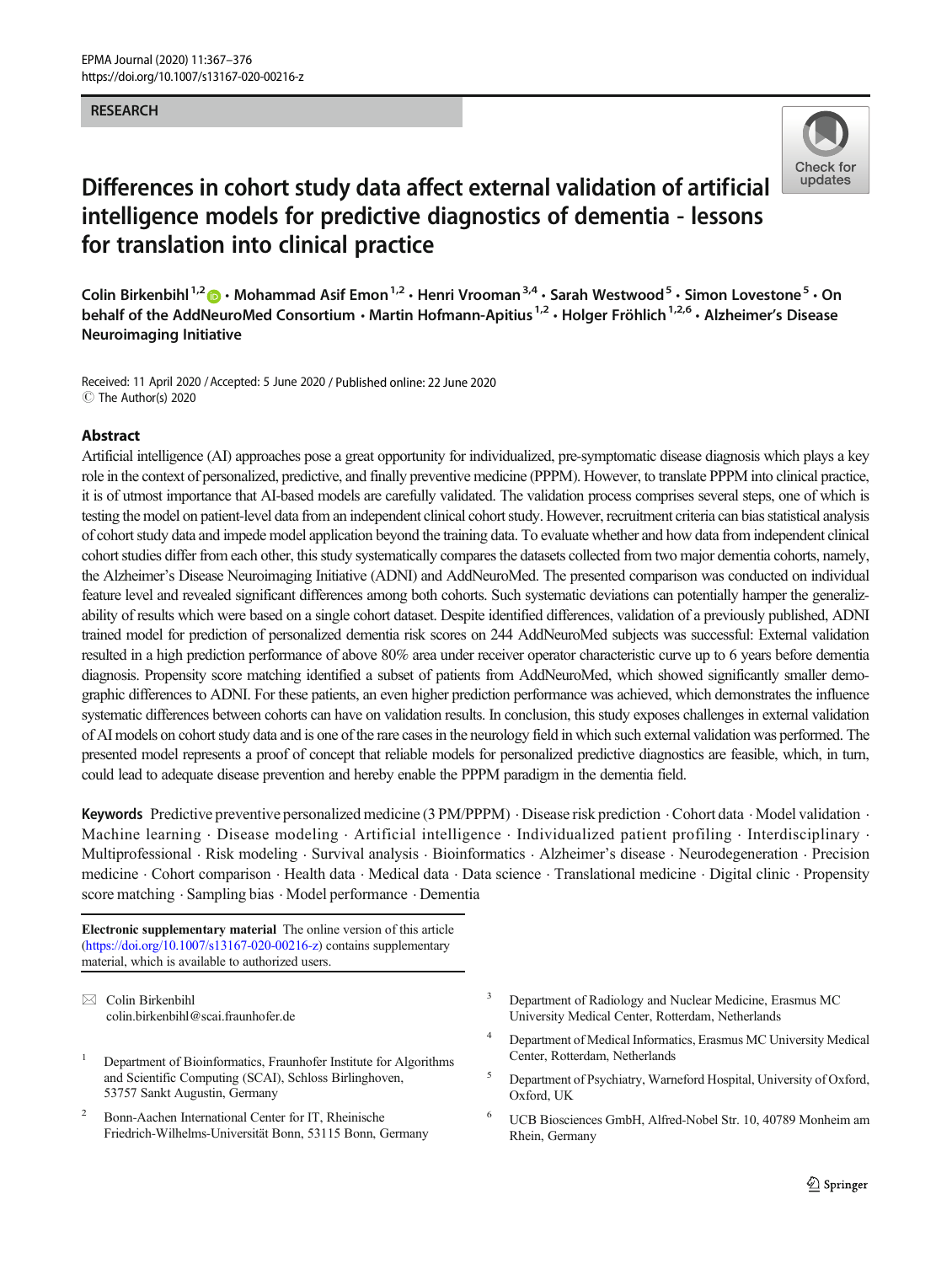#### Introduction

Dementia is a disease manifesting in cognitive decline of patients which ultimately leads to an inability to perform activities of daily living. Subsequently, patients are in need of fulltime professional care. With an increasingly aging population, it is estimated that in 2050 there will be 1.5 billion dementia cases worldwide [[1\]](#page-8-0). The economic implications are tremendous: as of now, annually \$600 billion are spent on dementia care globally, surpassing the costs of cancer and heart disease, and without adequate treatment or prevention, expenses will further increase [\[2\]](#page-8-0).

Dementia is a progressive disease that likely onsets years before cognitive symptoms arise. Treating patients who are already exhibiting cognitive symptoms shows only limited success [\[3](#page-8-0), [4](#page-8-0)]. Accordingly, it has been proposed to transition to the paradigm of personalized, predictive, and preventive medicine (PPPM) in order to treat patients in presymptomatic dementia stages, when irreversible brain damages have not yet occurred (i.e., when patients are cognitively healthy or mild cognitive impaired, MCI, the prodromal stage of dementia) [\[5](#page-9-0)–[8\]](#page-9-0). However, pre-symptomatic dementia diagnosis remains difficult, as reliable prognostic biomarkers have yet to be developed, and therefore, up to date, diagnosis is still mainly based on cognitive function [\[8](#page-9-0)].

# Artificial intelligence as a powerful instrument to implement PPPM approach

Methods from the field of artificial intelligence (AI), and more specifically machine learning, pose a great opportunity to drive the transition towards the PPPM paradigm [[9\]](#page-9-0). These methods involve the use of biomedical data to build (i.e., "train") models which are capable of addressing a plethora of problems encountered in health research: Given a suitable data, they can assist diagnosis [\[10](#page-9-0)], model disease progression [\[11\]](#page-9-0), identify patient subgroups for stratification [\[12\]](#page-9-0), analyze survival chances [[13\]](#page-9-0), assist disease monitoring, and support appropriate therapies and medication [\[14](#page-9-0)].

Often, these approaches conglomerate into one crucial aspect: they model and predict disease-relevant aspects on a personalized level and can incorporate multimodal biomedical signals as predictors. Especially these personalized predictions substantiate why AI strategies are of such relevance to the PPPM paradigm.

#### Pre-symptomatic personalized dementia risk diagnosis

In the context of pre-symptomatic diagnosis, so-called AIbased disease risk models allow for predicting personalized risk years of patients, before onsetting cognitive symptoms will lead to a dementia diagnosis by a clinician. The potential of these models is an earlier identification and subsequent treatment of patients, which likely increases the chances of preventing or slowing down disease progression [\[15](#page-9-0)]. Several factors contributing to dementia risk are known and can be used as predictors. These contain unmodifiable patient characteristics such as biological sex, age, APOEε4 allele status, and dementia-linked single nucleotide polymorphisms (SNPs) [\[16](#page-9-0)–[18\]](#page-9-0). Additionally, a variety of modifiable variables are known to affect dementia risk such as education, physical activity, and smoking [[18](#page-9-0)]. Disease risk models can combine these predictive features to estimate the personalized dementia risk of an individual. This leads to highly multivariate models that do not only rely on single biomarkers.

# Implications of training models on cohort data: the need for validation studies

The basis for training and validation of such machine learning models are data that usually originate from a particular study (e.g., observational cohort studies). Two landmark studies in the dementia field are the Alzheimer's Disease Neuroimaging Initiative (ADNI) [[19](#page-9-0)] and AddNeuroMed [\[20](#page-9-0)]. ADNI is one of the worldwide largest dementia cohorts that displays an unmatched degree of deep multimodal phenotyping and longitudinal follow-up. Among others, it is funded by the National Institutes of Health (NIH) and is the most referential dementia data resource with more than 1300 citations. By sharing their complete dataset, ADNI represents a prime example in the context of open science and has enabled groundbreaking advancements in dementia research. Likewise, AddNeuroMed is up to date the largest European dementia cohort and involved participants coming from six sites all across the European Union [\[21\]](#page-9-0). It was the first project funded by the Innovative Medicine Initiative (IMI) and paved the way for the employed joint public-private funding scheme. Like ADNI, AddNeuroMed shares all collected patient-level data with third-party researchers.

In our earlier work [\[22\]](#page-9-0), we have used data from ADNI to develop a machine learning model that predicts an individual patient's risk to be diagnosed with dementia. In an internal validation, the model showed a strong performance when sequentially leaving out parts of the ADNI data from model training and using them as a test set in a nested cross-validation. However, a grand challenge in biomedicine is that clinical studies are never representative of the entire population [\[23](#page-9-0)], since they are inherently biased by their study design. These biases can be caused by multiple reasons, some of which are inclusion and exclusion criteria, types of collected data, or sampling and laboratory procedures. Therefore, an important question is how far an artificial intelligence model trained with data from one study can generalize (i.e., achieve sufficiently high prediction performance) to patients from another study. For this purpose, the model has to be tested on independent data. This process is called external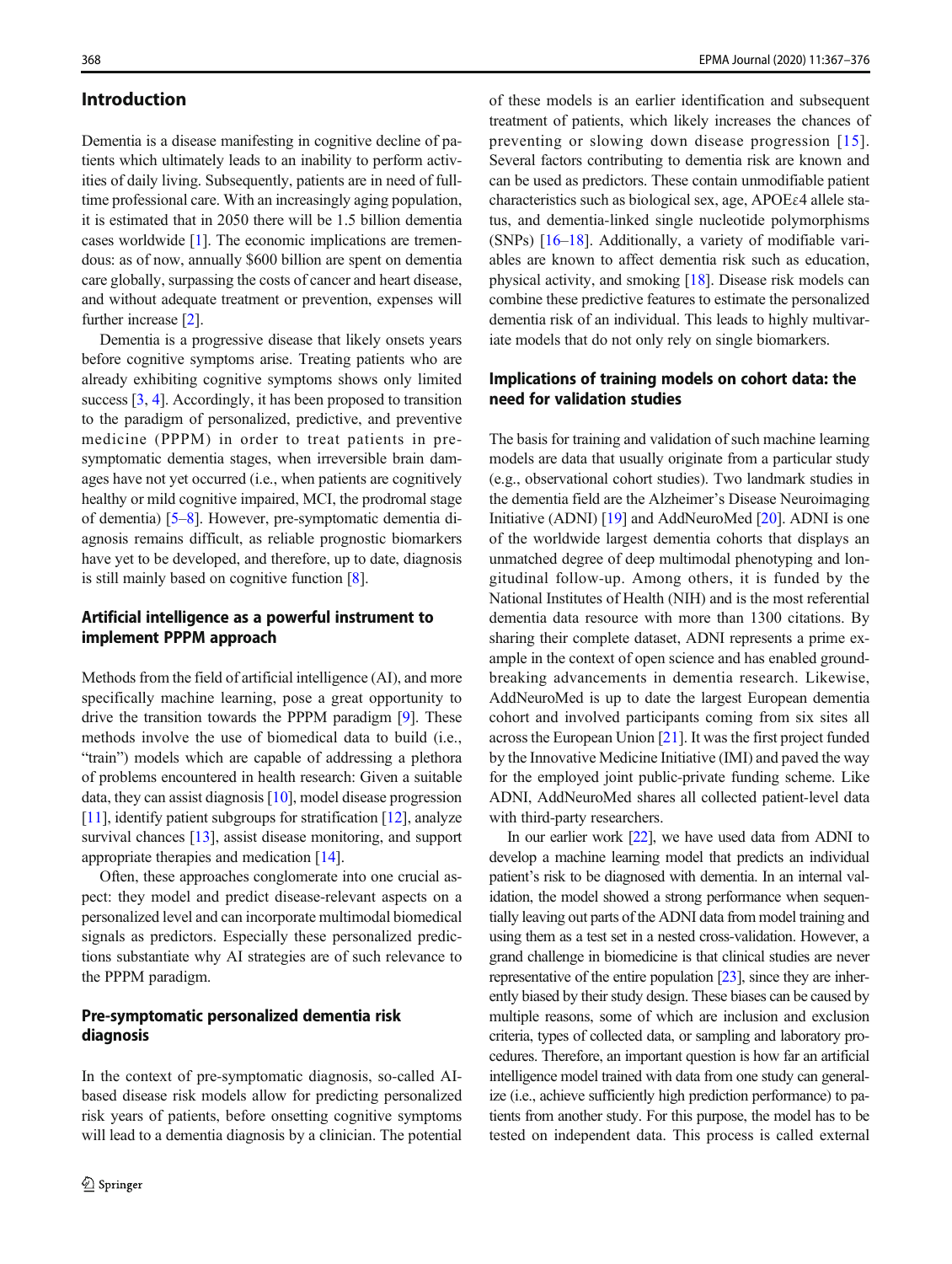validation. External validation is usually done retrospectively and can be understood as the first step of the long-lasting validation process [\[24](#page-9-0)]. The steps would comprise a prospective validation study, approval as a diagnostic tool by a regulatory agency, and finally a utility assessment, which has to carefully compare the economic costs with the achievable benefit for the patient.

To enable the paradigm shift towards AI-supported translational PPPM approaches, an adequate model validation is vital. Here, a core aspect of machine learning theory is that the training and validation data are drawn from the same underlying statistical distribution. If the training data and the validation dataset originated from two significantly different populations, validation can fail because the model is not familiar with the specific values it is presented with, even though it has successfully learned the distribution underlying the training data. Therefore, a critical question is how to quantify and decide whether a patient from an external validation study is sufficiently comparable with the original training data, given the study protocols were similar. This is an essential prerequisite for an artificial intelligence model to make reliable predictions. More broadly, any kind of statistical analysis derived from two independent studies for the same medical research question is confronted with the same issue: Only if a sufficiently similar subset of patients can be identified, statistics can be expected to be directly comparable. For example, if patients differ significantly in their age distribution in two dementia studies, their cognitive impairment scores cannot be directly compared. However, a suitable subset of patients out of both studies may be identifiable that are in the same age range and thus allow for a less biased comparison.

## State of the art: cohort comparisons and dementia risk prediction

Few evaluations of the comparability of longitudinal cohort studies in the dementia domain have been made [[25,](#page-9-0) [26\]](#page-9-0). All of these works focused only on a small subset of dementiarelevant features and were based on a reduced patient subset of their investigated cohorts. In conclusion, there is an unmet need for a systematic in-depth comparison of cohorts in the dementia field.

Since the appearance of our model publication, a number of alternative machine learning algorithms for predicting dementia risk have been suggested  $[27-30]$  $[27-30]$  $[27-30]$ . Our model differentiates from those, because it is able to predict dementia risk as a function of time. Additionally, to the best of our knowledge, none of the other models were externally validated.

#### Novelty beyond the state of the art

Our presented work makes two major contributions: first, we statistically analyzed the differences between two important dementia cohort studies, namely, ADNI and AddNeuroMed, in order to understand and characterize their relative sampling biases. We demonstrate that substantial differences between both studies exist in demographic, clinical, and MRI features, raising concerns regarding the generalizability of statistical analysis results and more complex modeling efforts that have solely used one of these datasets. As a second major contribution, we show that, despite the existing differences between both studies, external validation of our earlier developed dementia risk model [[22\]](#page-9-0) demonstrated a high prediction performance of disease diagnosis  $(AUC = 0.81)$  up to 6 years before made by a clinician. To explore the effect of systematic differences between cohorts on validation performance, we used propensity score matching (PSM) [\[31](#page-9-0)] to identify a subset of AddNeuroMed patients which are sufficiently similar to ADNI participants with respect to a subset of key demographic features. For those subjects, an even higher prediction performance of 88% AUC was achieved, which illustrates that systematic sampling biases can significantly influence the prediction performance of AI-based models in PPPM.

We would like to highlight that, to the best of our knowledge, our model is the only artificial intelligence-based dementia risk model that has been externally validated so far  $(AUC = 0.81)$ . Hence, we see the external validation of our model as an important contribution of this work, which demonstrates that, instead of solely relying on symptomatic diagnosis, a validated PPPM approach in the dementia domain is feasible.

# Material and methods

#### Clinical studies and investigated features

We selected two major dementia cohorts (i.e., ADNI and AddNeuroMed) for comparison and artificial intelligence model validation. Both studies were conducted following the Declaration of Helsinki and informed consent of participants was acquired. In order to compare the selected cohorts, and to be in a position to apply an artificial intelligence model trained on ADNI data to patients from AddNeuroMed, we first had to identify variables which were jointly available in both studies. Because demographic variables are usually well defined and clinical and MRI procedures in AddNeuroMed were aligned to ADNI protocols [\[20](#page-9-0), [21\]](#page-9-0), we focused on demographic, clinical, and MRI variables in our comparison. In addition, we had to ensure that brain volumes were calculated identically for both cohorts. Therefore, we reprocessed raw MRI images from ADNI and AddNeuroMed using the same pipeline and brain parcellation method (see Supplementary Material). In total, 200 variables were measured in both studies and could be compared with each other. Determined by AddNeuroMed, the longest available follow-up we could investigate spanned 84 months.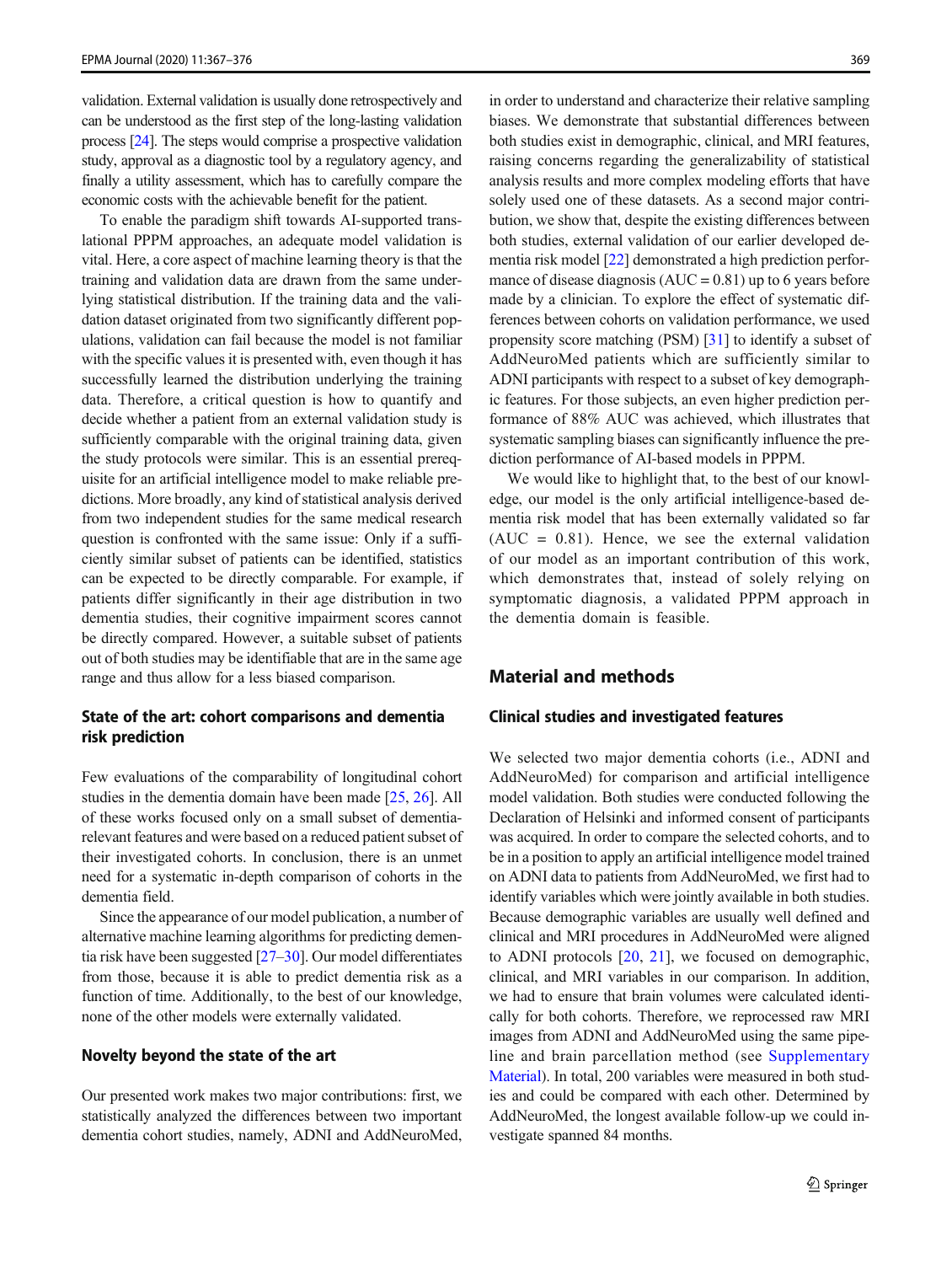#### <span id="page-3-0"></span>Propensity score matching

Statistical matching or PSM is a procedure used to identify comparable patients from two cohorts. The goal is to assign patients of one cohort an individual counterpart from another dataset such that the matched pair is comparable with regard to a specified set of matching features. Classically, PSM has been used to study treatment effects outside the framework of randomized controlled trials [[32\]](#page-9-0), e.g., in pharmaepidemiology [\[33\]](#page-9-0).

Matching two dementia cohorts based on sex, age, APOEε4 status, and education level of patients will result in two sub-cohorts that are similar to each other with respect to the distribution of these matching features. PSM starts by fitting a logistic regression model which discriminates between patients of two cohorts. One class represents patients from study 1 (i.e., ADNI) and the other class study 2 (i.e., AddNeuroMed), and predictors or matching features are those clinical variables for which differences between these studies should be eliminated. The logistic regression results in a propensity score per patient in both cohorts (Fig. 1A). The score thereby represents the probability of a patient to belong to study 1. In a second step, this propensity score is then used to find suitable matching partners of ADNI patients in AddNeuroMed.

One way this can be done, which we followed here, uses the concept of a caliper  $[34]$  $[34]$ . For a given ADNI patient X, an AddNeuroMed patient Y is accepted as a matching partner, if their propensity score differs by at most a certain fraction of standard deviations of the propensity score. If multiple matching partners are available within the caliper range, one

is selected randomly, with resampling being usually not permitted. Participants for whom no partner from the other cohort could be found within the caliper range are discarded.

The caliper can thus potentially significantly affect the matching. Althauser et al. reported that a caliper of 1 standard deviation removes approximately 75% of the initial bias, while a caliper of 0.2 can remove 98% [\[34](#page-9-0)]. We tested different calipers for matching: 1.5, 1.3, 1, 0.7, 0.5, 0.3, and 0.1. For each of those calipers, 100 matchings were performed and the matching quality was assessed (Supplementary Fig. 1, 2, and Supplementary Table 1). Based on this evaluation, we here decided on a caliper of 1.

To conduct PSM, we used the R package MatchIt [[35](#page-9-0)]. As matching features, we selected patient age, sex, the number of full-time education years, and APOEε4 allele count. After PSM, the resulting sub-cohorts should show comparable characteristics with respect to these variables.

#### Statistical cohort comparisons

We performed a comparison of ADNI and AddNeuroMed for each baseline diagnosis group separately (healthy, MCI, dementia), one before and one after PSM. We evaluated whether PSM was able to eliminate differences between ADNI and AddNeuroMed with respect to chosen matching features. Furthermore, we also investigated how PSM influenced the differences in features not matched for. To ensure robust results, we compared features for 100 matchings and set the results against those gained from comparing features in 100 randomly selected patient subgroups of the same sample size.



Fig. 1 Caliper-based propensity score matching. (A) Procedure of caliper-based nearest neighbor propensity score matching as it was used in the comparison of ADNI and AddNeuroMed. The first step in the matching process is the calculation of a propensity score for each patient, followed by the matching of patients based on a caliper. The results are

two cohorts consisting of patients similar with respect to the chosen matching features. Patients without match are discarded. (B) Caliperbased PSM as it was used for model validation. Only AddNeuroMed patients that found a match in ADNI were kept and used to validate the dementia risk model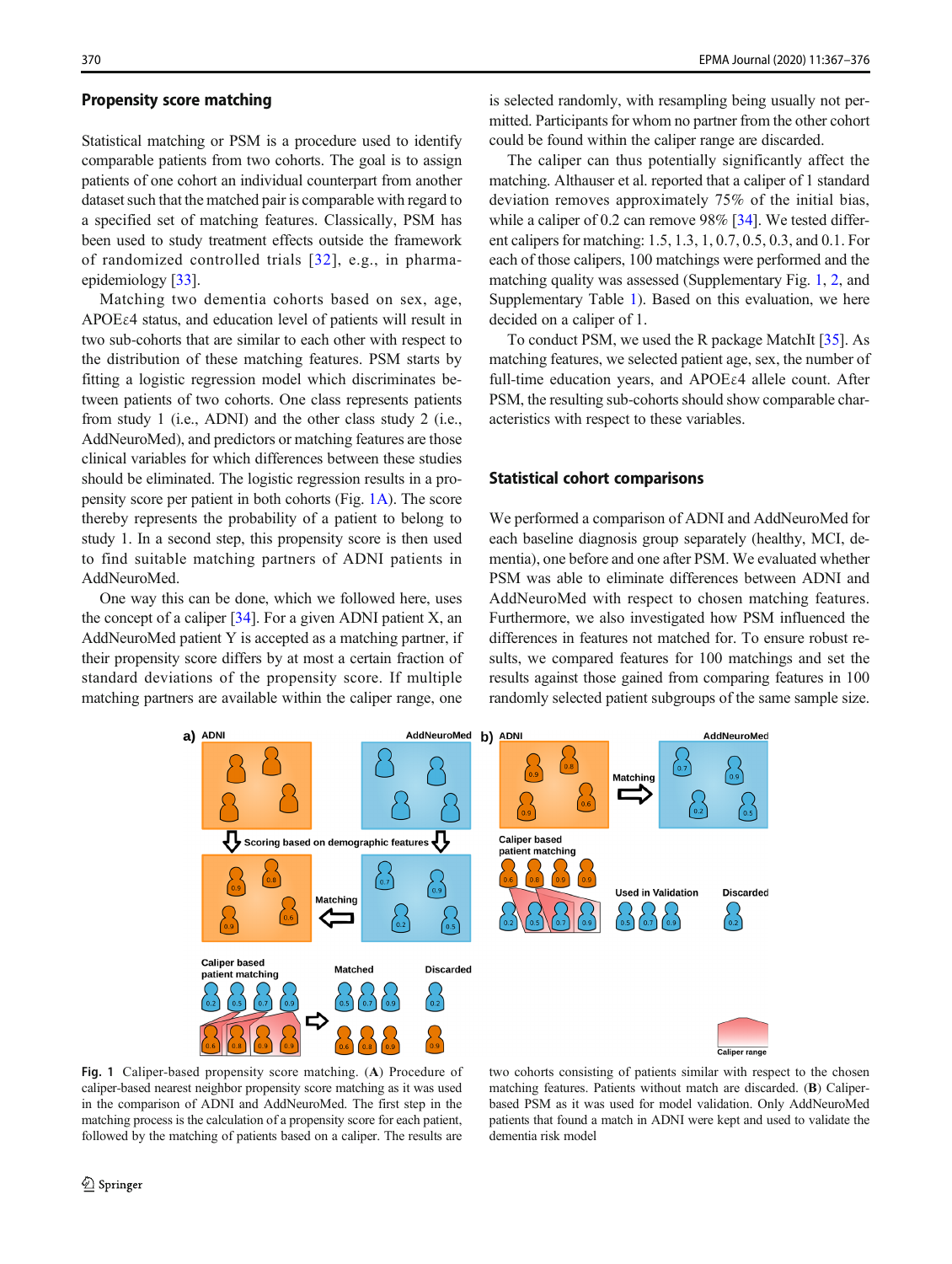<span id="page-4-0"></span>The amount of matched/randomly selected patients from each diagnosis group can be seen in Table 1.

We declared a continuous feature to be significantly different between the two cohorts if the 95% confidence interval of the difference between the population means (after correction for multiple testing via Bonferroni's method) did not cover 0. For categorical variables (such as sex or APOE $\varepsilon$ 4 status), we estimated the 95% confidence interval for the difference in proportions of each variable category (e.g., 0, 1, 2 APOEε4 risk alleles). We assessed the absolute number of significant deviations for each diagnosis cohort separately. Due to the randomness involved in the matching procedure, we repeated the comparisons 100 times, each with newly matched sub-cohorts. To evaluate if the number of found differences in matched subgroups is significantly lower than the number of differences found between random subsamples, we applied a one-tailed Wilcoxon test using an alpha level of 5%.

Since PSM cannot deal with missing data, only cases that were complete with regard to the chosen matching features were considered. After excluding incomplete cases and conducting the matching, the ADNI and AddNeuroMed subcohorts consisted of 199 healthy controls, 147 MCI patients, and 150 dementia cases each (Table 1 "Match").

# Validation of an artificial intelligence-based model to predict dementia diagnosis

In our previous work [[22](#page-9-0)], we proposed an artificial intelligence model based on stochastic gradient boosted decision trees (GBM) [[36\]](#page-9-0) for predicting the time-dependent risk of a patient to convert from a healthy or MCI state to diagnosed dementia. The model was originally trained on data from 315 cognitively normal and 609 MCI ADNI participants. Fourteen (4.4%) of the normal and 238 (39%) of the MCI patients developed dementia during the 96 months in the study. GBMs inherently perform a feature selection in the training process, which ultimately leads to sparse models. The final predictors used in the model included clinical baseline information (e.g., diagnosis, age, sex, education, and cognition

Table 1 Sample size reduction when applying PSM to ADNI and AddNeuroMed

| Healthy          |  |  | MCI |  |             | Dementia                                            |  |             |  |
|------------------|--|--|-----|--|-------------|-----------------------------------------------------|--|-------------|--|
|                  |  |  |     |  |             | Cohort $n$ CC Matched $n$ CC Matched $n$ CC Matched |  |             |  |
| ADNI 417 415 199 |  |  |     |  | 872 866 147 |                                                     |  | 342 338 150 |  |
| ANM 793 266 199  |  |  |     |  | 397 238 147 |                                                     |  | 512 262 150 |  |

n number of cases before PSM, CC number of complete cases with regard to the matching features, Matched number of matched patients following the approach depicted in Fig. [1A](#page-3-0), MCI mild cognitive impaired

scores), glucose uptake (FDG), amyloid β deposit (AV45), brain volumes (36 variables), and genotype (APOE $\varepsilon$ 4 status, 100 dementia associated SNPs, 116 polygenic pathway impact scores, and 32 principal components describing genetic variability based on 53014 SNPs within each individual). Prediction performance was assessed via 10 times repeated 10-fold cross-validation, resulting in a Harrell's C-index of  $\sim$ 0.86. Briefly, Harrell's C-index is a generalization of the area under the ROC curve for classification and ranges from 0 to 1, where 0.5 indicates chance level [\[37\]](#page-9-0). More details regarding our published model, including a comparison against several competing AI models, can be found in [\[22](#page-9-0)].

Since not all features used in the original model were present in AddNeuroMed, we had to restrict ourselves to the CDRSB (clinical dementia rating scale sum of boxes score) and MMSE (Mini-Mental State Examination) total scores as cognition assessments. In consequence, a revised AI model (stochastic gradient boosted decision trees—GBM) had to be trained on ADNI data. The training and subsequent evaluation procedure was identical to the one published in [[22](#page-9-0)] and is described in the Supplementary Material in more detail.

In our case, the revised GBM model achieved a lower crossvalidated C-index than our original one of  $\sim 0.83$  (Supplementary Fig. 3 and Supplementary Table 2). Due to the restriction on features available in both cohorts, the revised model contained fewer features ( $n = 32$ ) than the original one. It included 24 MRI-derived volumes of different brain regions, age, CDRSB, MMSE, baseline diagnosis (i.e., MCI or cognitively normal), 3 principal components describing genetic variance within each individual (computed from the same set of SNPs as in our original model), APOEε4 status, and 1 dementia-associated SNP (rs7364180) in the coiled-coil domain containing 134 gene (CCDC134). This revised model was subsequently evaluated on cognitively normal and MCI AddNeuroMed patients.

In addition, we investigated whether the AI model would yield better prediction performance on a subset of AddNeuroMed subjects that were more similar to ADNI patients with regard to their demographics. For that purpose, we performed PSM as shown in Fig. [1B.](#page-3-0) Based on ADNI, we scored AddNeuroMed patients and included those participants into a validation dataset who received an ADNI matching partner based on our matching variables. Additionally, baseline MMSE was included to correct for differences in cognitive impairment. No a priori stratification by baseline diagnosis was performed before PSM to avoid overoptimism. After matching, we further only included patients for whom MRI images were available. This limited the highest achievable number of validation participants to 244. The resulting average-matched validation cohort contained 164 AddNeuroMed patients of which 20 converted to dementia during the runtime of the study (Supplementary Fig. 2). To ensure that our results were robust, we repeated the validation process for 100 matchings.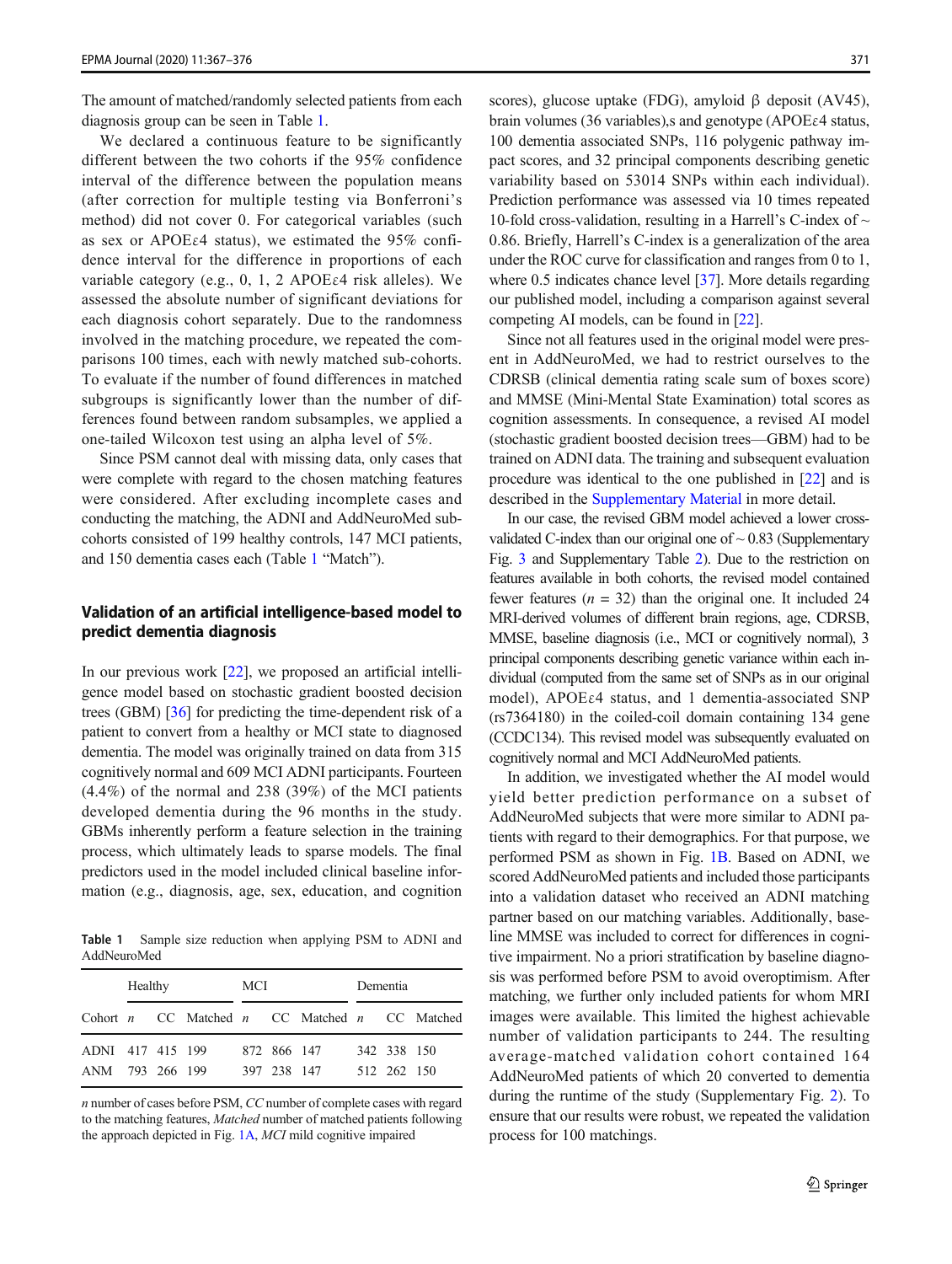#### Results

# ADNI and AddNeuroMed differ significantly in key features

The presence of fundamental differences between ADNI and AddNeuroMed became evident by performing a comparison of the unmatched, full diagnosis groups. Table 2 shows an overview of the demographic characteristics of the two cohorts. With the control group as an exception, AddNeuroMed patients are on average roughly 3 years older than the ADNI population. In AddNeuroMed, the proportion of women is higher and in general there are fewer APOE $\varepsilon$ 4 carriers. The most prominent difference could be observed in the education of study participants. On average, healthy ADNI participants underwent at least 4 years more education, and the cognitively affected cases showed a difference of almost 6 years compared with AddNeuroMed participants.

We could identify 200 features from the clinical, imaging, and demographic modalities that were common between ADNI and AddNeuroMed. In total, 48, 136, and 138 out of the 200 common features differed substantially between the controls, MCI, and dementia patients, respectively (Table [3](#page-6-0) "Unmatched"). These results underline the presence of significant differences between both cohorts.

## Propensity score matching allows for identifying comparable subjects

PSM resulted in  $\sim$  363 patients from AddNeuroMed that could principally be matched to ADNI following the PSM protocol in Fig. [1B.](#page-3-0) Keeping only patients for which MRI data was available led to a dataset comprising on average 164 patients. In Fig. [2,](#page-6-0) we show the distribution of propensity scores before and after PSM. The shift to more similar distributions after PSM highlights that differences in age, sex, MMSE, education, and APOEε4 status between matched patients from both studies are evidently reduced. Evaluation of individual confidence intervals of those features showed similar results, since significant differences observed in the matching features before PSM vanished after (Supplementary Fig. 4), the education of participants being the only exception. Hence, PSM allows for identifying more comparable subjects from AddNeuroMed with respect to key features.

Additionally, we explored whether PSM would reduce the number of significantly different features that were not used as matching variables. This was done by running 100 PSMs, each selecting the amount of matched patients previously shown in Table [1.](#page-4-0) We then compared the selected subsamples of ADNI and AddNeuroMed to identify significant differences in non-matching variables. This was done (a) in the matched subsamples and (b) as a control in 100 randomly selected patient subsets from both cohorts, which included the same number of patients as selected by PSM.

We found that the number of significantly different variables was, on average, reduced to 22  $(\pm 7 \text{ std. dev.}; i.e.,$  reduction by 15%), 23 ( $\pm$  10 std. dev.; i.e., reduction by 67%), and 17 ( $\pm$  4 std. dev.; i.e., reduction by 66%) for controls, MCI, and dementia patients compared with the random samples (Table [3\)](#page-6-0). Comparing the number of significant differences found in random samples and matched samples using a Wilcoxon test showed that the reduction was significant in all cases (healthy,  $p = 0.001$ ; dementia and MCI,  $p < 0.001$ ). This finding can be explained by the fact that matching variables are correlated with further variables.

Table 2 Demographic composition of ADNI and AddNeuroMed per diagnosis

|                           | Age                         | Females $(\% )$ | Education        | $0$ APOE $\varepsilon$ 4 (%) | 1 APOE $\epsilon$ 4 (%) | $2$ APOE $\varepsilon$ 4 (%) |
|---------------------------|-----------------------------|-----------------|------------------|------------------------------|-------------------------|------------------------------|
|                           | Cognitively normal controls |                 |                  |                              |                         |                              |
| <b>ADNI</b>               | 74.8                        | 49.9            | 16.3             | 74.9                         | 24.8                    | 2.7                          |
| <b>ANM</b>                | 74.5                        | 59.4            | 12.3             | 74.6                         | 23.2                    | 2.2                          |
| <b>CI</b>                 | $[-1.33, 0.82]$             | [0.02, 0.17]    | $[-4.56, -3.37]$ | $[-0.05, 0.09]$              | $[-0.09, 0.05]$         | $[-0.03, 0.02]$              |
| Mild cognitive impairment |                             |                 |                  |                              |                         |                              |
| <b>ADNI</b>               | 73.0                        | 40.9            | 15.9             | 49.7                         | 39.4                    | 10.9                         |
| <b>ANM</b>                | 76.0                        | 54.7            | 10.0             | 60.4                         | 35.8                    | 3.8                          |
| CI                        | [1.81, 4.25]                | [0.06, 0.21]    | $[-6.39, -5.32]$ | [0.02, 0.19]                 | $[-0.12, 0.05]$         | $[-0.11, -0.03]$             |
| Dementia                  |                             |                 |                  |                              |                         |                              |
| <b>ADNI</b>               | 75.0                        | 44.7            | 15.2             | 33.5                         | 47.3                    | 19.2                         |
| <b>ANM</b>                | 78.6                        | 62.9            | 9.4              | 45.7                         | 41.3                    | 13.0                         |
| <b>CI</b>                 | [2.17, 4.97]                | [0.1, 0.27]     | $[-6.48, -5.1]$  | [0.03, 0.21]                 | $[-0.15, 0.03]$         | $[-0.13, 0.0]$               |

Average age and education are reported in years. CI multiple testing adjusted 95% confidence interval of the difference in means for education and age, and for the difference in proportions for Female and APOEε4 status. Significant intervals are emboldened. 0, 1, 2 APOEε4 fraction of individuals with 0, 1, or 2 APOEε4 alleles. Females proportion of female study participants. ANM AddNeuroMed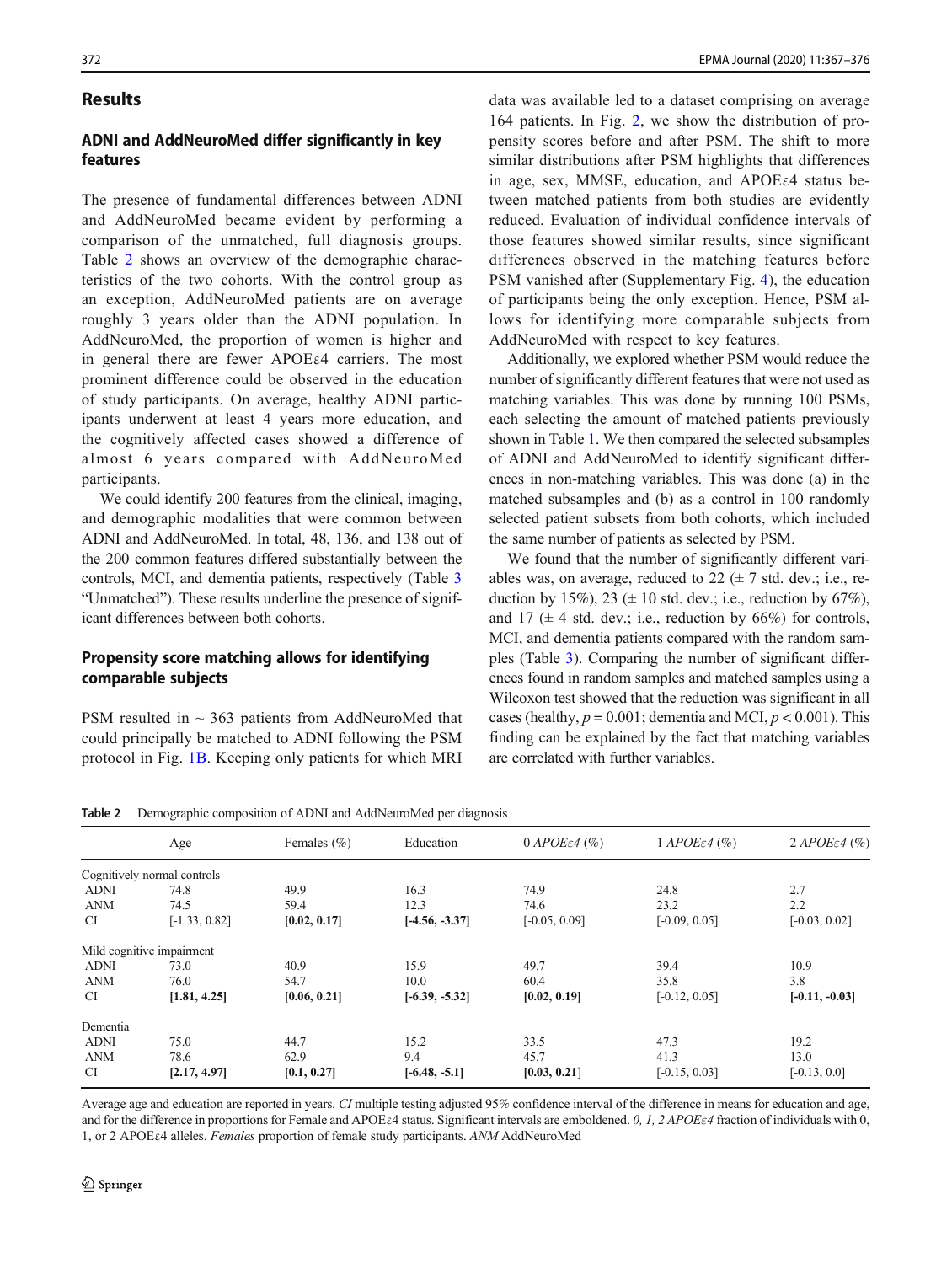<span id="page-6-0"></span>

| c bubl<br>indiffused of significant differences between ADINI and Addinguionical |           |           |                    |                      |                |     |     |  |  |
|----------------------------------------------------------------------------------|-----------|-----------|--------------------|----------------------|----------------|-----|-----|--|--|
| Diagnosis                                                                        | Unmatched | Random    | Matched (mean, SD) | % rel. change (mean) | <i>p</i> value | Min | Max |  |  |
| Controls                                                                         | 48        | 26(10.4)  | 22(6.8)            | -15                  | 0.001          |     | 40  |  |  |
| Mild cognitive impaired                                                          | 136       | 67(22.4)  | 23(10.0)           | $-67$                | ${}_{< 0.001}$ |     | 47  |  |  |
| Dementia                                                                         | 138       | 66 (22.4) | 17 (4.3)           | -66                  | < 0.001        |     | 30  |  |  |

Table 3 Number of significant differences between ADNI and AddNeuroMed

Unmatched number of features found significant by comparing the complete unmatched diagnosis groups. Random number of features found significant by comparing random subsamples with the same sample size as the matched subgroups. Matched mean number of significant differences found across all 100 matching and comparison runs. Standard deviation in brackets. % rel. change relative change in the number of significant features with and without PSM. Min minimal number of significant differences found in a single run. p value p value indicating if the amount of significant differences in matched subgroups is significantly lower compared with the random sample. Max maximal number of significant differences found in a single run



Fig. 2 Distribution of propensity scores before and after PSM. (A) Scores for the full unmatched cohorts. (B) Scores for matched patients using a caliper of 1. (C) Scores for matched patients using a caliper of 0.5. ANM AddNeuroMed

Supplementary Fig. 4 shows which features differed consistently between AddNeuroMed and ADNI.

# Artificial intelligence model shows high prediction performance in external validation

We initially applied our artificial intelligence-based dementia risk model to all cognitively normal and mild cognitively impaired AddNeuroMed participants with available MRI data ( $n = 244, 30$ ) (12%) received the diagnosis "Alzheimer's disease" during the course of the study). Due to the highlighted differences between ADNI (our training cohort) and AddNeuroMed (our validation set), prediction performance of the model dropped from 0.83 Cindex in ADNI to 0.81 C-index in AddNeuroMed (Fig. [3A](#page-7-0)). In Fig. [3B,](#page-7-0) we present the prediction performance as the area under receiver operator characteristic curve over time (AUC(t)) to show that our algorithm can predict dementia diagnosis up to 6 years prior to diagnosis with an AUC of  $\sim$  0.8. The observed low prediction performance at month 0 is an artifact, because no conversions can take place at baseline. Likewise, after 6 years, prediction performance drops, because only few observations were available.

For comparison and motivated by the findings in the last section, we next investigated the prediction performance for AddNeuroMed subjects that were putatively similar to ADNI according to PSM. Our model made a prediction for each of the matched AddNeuroMed patients, and we repeated this procedure for 100 different matchings and averaged the performance. This resulted in a significantly higher C-Index of  $\sim$ 0.88, which is comparable with the result reported in our earlier publication using cross-validation (Fig. [3A\)](#page-7-0). Similarly, the AUC at 6 years prior to diagnosis increased to  $\sim 0.88$  as well (Fig. [3B\)](#page-7-0). In conclusion, PSM successfully eradicated differences between cohorts by identifying AddNeuroMed subjects that were more similar to those in ADNI.

#### **Discussion**

In order to take dementia treatment to the era of PPPM, presymptomatic diagnosis is vital. AI and machine learning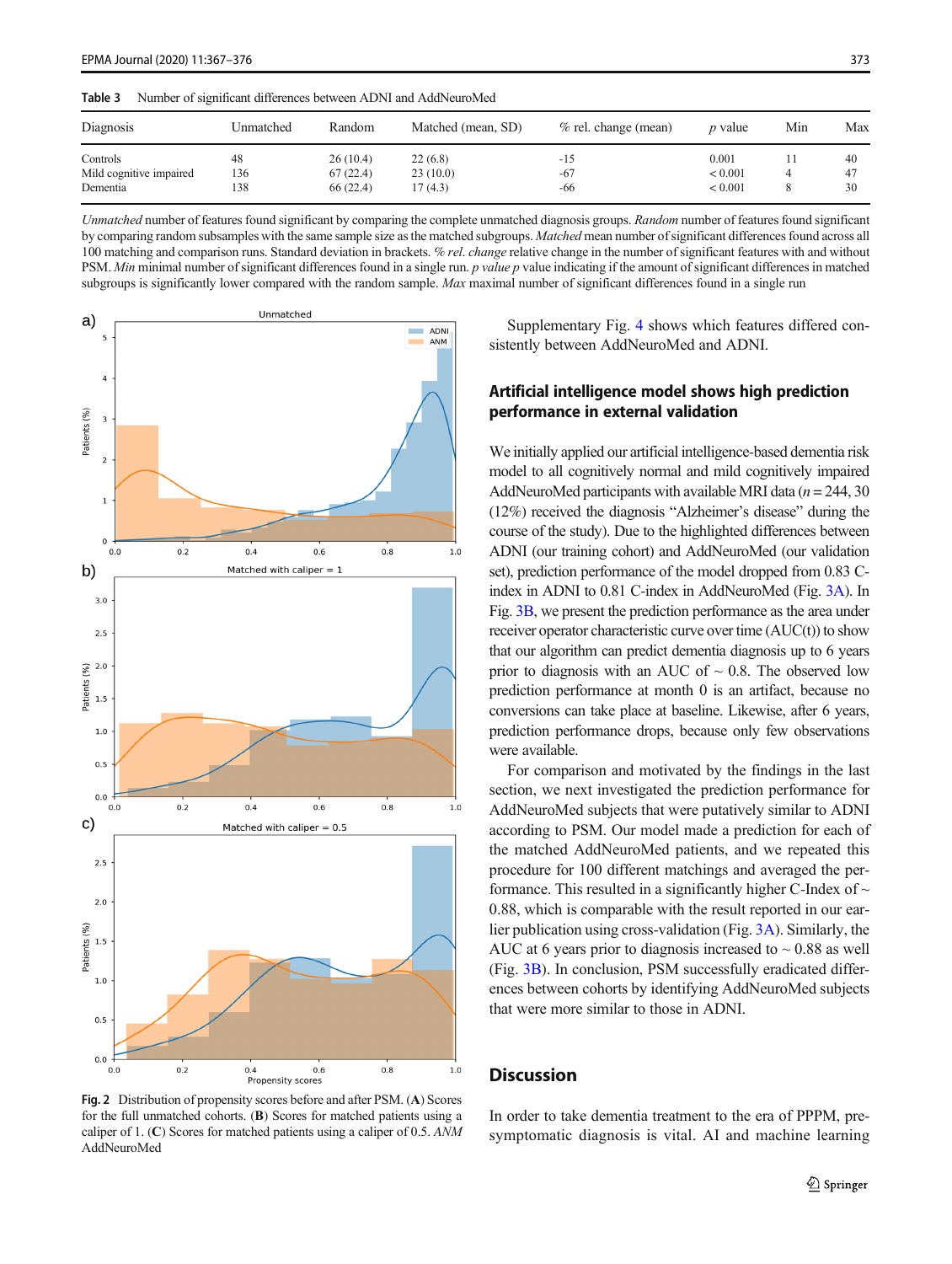<span id="page-7-0"></span>

Fig. 3 Performance of the dementia risk model on external validation and matched AddNeuroMed data calculated for 100 different matchings. (A) Harrell's C-index of the model. The red line is indicates the model performance on the full unmatched AddNeuroMed cohort. (B) Area under

the ROC over time (AUC(t)) showing the predictive performance over time before diagnosis. The standard error is plotted around the mean trajectory

methods trained on clinical cohort study data can build a foundation to enable this translation, because they can work with the highly multifactorial nature of dementia and succeed, where single biomarkers are not able to provide a reliably prediction. However, translation of AI models into clinical practice requires a sufficient multi-step validation: (i) an internal validation on the discovery cohort (done in our previous work); (ii) an external validation on a further cohort (done here); (iii) a validation via a prospective clinical study; (iv) an assessment as a diagnostic tool by a regulatory agency; and (v) a careful utility analysis, which includes health economic considerations.

# Cohort differences affect model generalizability; predictive dementia diagnosis is possible

This work demonstrated the presence of substantial differences between ADNI and AddNeuroMed, two major dementia cohort studies. Nonetheless, we were able to externally validate our model for personalized dementia risk prediction on the complete AddNeuroMed data, achieving an AUC of ~ 0.81 to predict dementia diagnosis 6 years before diagnosed by a clinician. Due to the identified differences, it is not surprising to observe a lower performance compared with the  $\sim$ 0.86 AUC we previously reported on ADNI [\[22](#page-9-0)]. Notably, with the help of PSM, we were able to identify a subset of AddNeuroMed subjects that were more comparable with those in ADNI with regard to demographic features. For these matched patients, a significantly higher prediction performance of  $\sim$  0.88 AUC was observed. This again highlights the influence which systematic biases across cohorts can potentially have on the performance of AI-based approaches. We would like to emphasize that this work is one of the very rare cases in the neurology field, in which an AI model was properly validated based on a separate study. As pointed out above,

such external validation is crucial to enable a paradigm shift towards an AI-based PPPM paradigm.

In general, the observable differences between ADNI and AddNeuroMed question the generalizability of published statistical analyses that in the past have only used a single dataset. Our concerns are further supported by results of Whitwell et al. [[26\]](#page-9-0) as well as Ferreira et al. [\[25](#page-9-0)], who also reported significant differences between dementia cohorts. Because there is such a strong bias in cohort data from dementia patients, from our point of view, it is extremely important that scientific findings are tested in independent cohort studies.

## Limitations and outlook

For this work, there was only a relatively small number of initially cognitively normal and MCI patients in AddNeuroMed, which later on received the dementia diagnosis (30 out of 244). Hence, additional cohort studies should be employed to further validate the presented AI model. Since each of these studies will have their own biases compared with ADNI as well, such a validation would additionally strengthen the confidence into the model. The next step in order to allow for an implementation of the presented model into a clinical context would be a dedicated prospective study.

## Expert recommendations: AI-supported personalized treatments

The crucial role that AI models can play in the process of shifting the diagnosis and treatment of dementia towards the PPPM paradigm stems mainly from their capability of performing personalized predictions. By incorporating patient-specific multivariate information, they provide disease risk assessments for individuals which can potentially impact the time as well as the type of treatment that patients receive. Thereby, reliable AI models can constitute personalized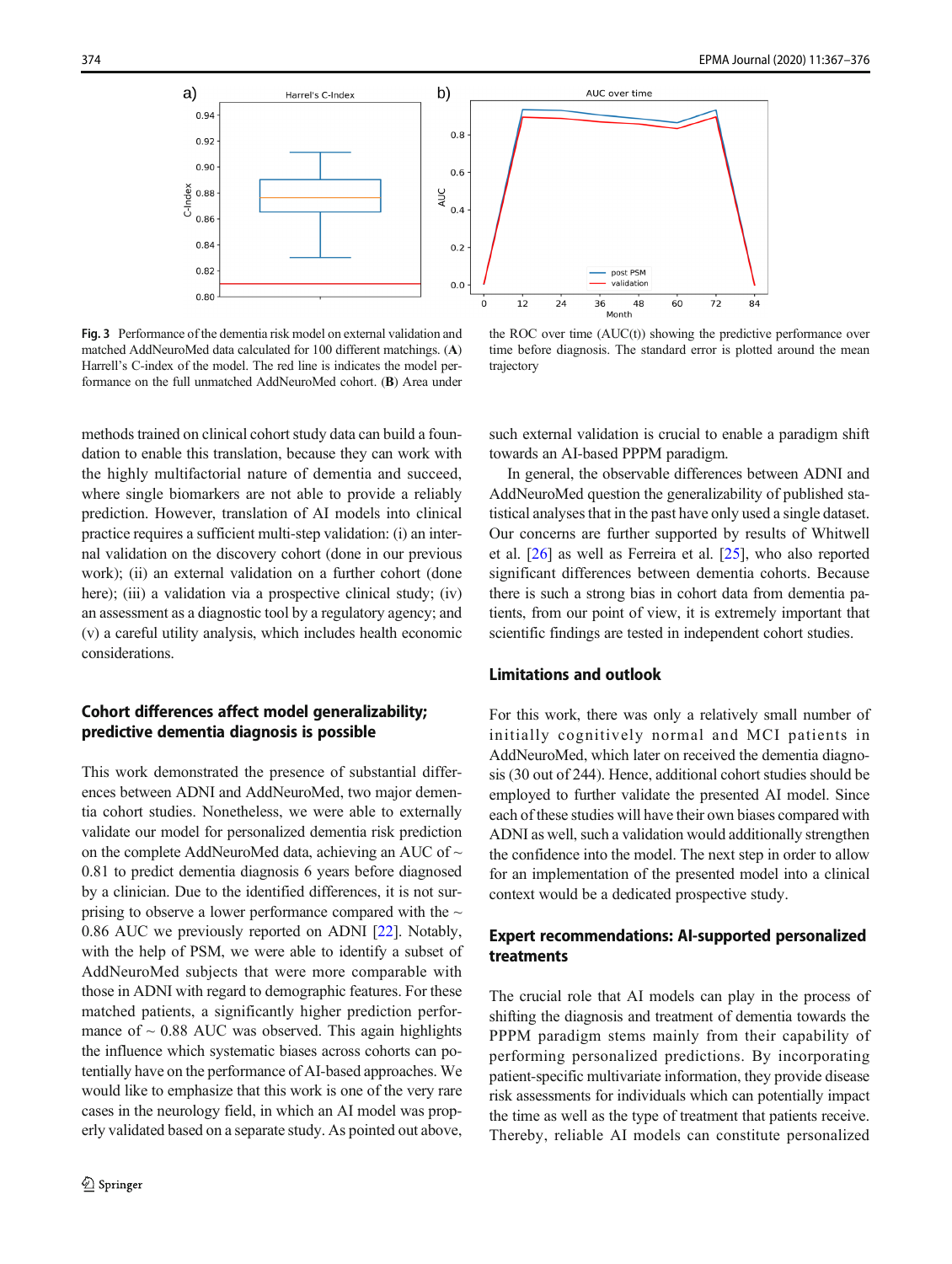<span id="page-8-0"></span>treatment algorithms that open opportunities for critical medical interventions which delay the progression of diseases or even to prevent disease onset at all. Furthermore, AI methods could even suggest the appropriate personalized treatment given the patient specific biomarker signatures. The accompanied reduction in economic costs as well as emotional burden suffered by patients and caregivers would be significant.

#### Conclusion

Altogether, our work highlighted the inevitable necessity to validate AI models on separate cohort datasets to, at some point, make the translation of AI-based PPPM approaches into clinical routine [[6,](#page-9-0) [24,](#page-9-0) [38\]](#page-9-0). Moreover, our work showed the non-trivial challenges that are associated with conducting such efforts. Additional realworld evidence data from clinical practice (e.g., electronic health care records) are now starting to play an increasing role in this context and could potentially help to reduce the cohort selection biases outlined here.

Acknowledgments The authors thank Charles Tapley Hoyt for critical reading of the manuscript.

Code availability All used packages are published and are cited accordingly.

Author contributions Designed the project: CB, MHA, HF. Supervised the project: HF. Retrieved the data: CB, SW, SL. Analyzed the data: CB, MAE, HV, HF. Drafted the manuscript: CB, HF. Data used in the preparation of this article were obtained from the Alzheimer's Disease Neuroimaging Initiative (ADNI) database (adni.loni.usc.edu). As such, the investigators within the ADNI contributed to the design and implementation of ADNI and/or provided data but did not participate in analysis or writing of this report. A complete listing of ADNI investigators can be found at [http://adni.loni.usc.edu/wp-content/uploads/how\\_to\\_](http://creativecommons.org/licenses/by/4.0/) [apply/ADNI\\_Acknowledgement\\_List.pdf](http://creativecommons.org/licenses/by/4.0/)

Funding information Open Access funding provided by Projekt DEAL. This project has received funding from the European Union's Horizon 2020 research and innovation programme under grant agreement No. 826421. The research leading to these results has received partial support from the Innovative Medicines Initiative Joint Undertaking under grant agreement #115568, resources of which are composed of financial contribution from the European Union's Seventh Framework Programme (FP7/2007-2013) and EFPIA companies' in-kind contribution. Data collection and sharing for this project was funded by the Alzheimer's Disease Neuroimaging Initiative (ADNI) (National Institutes of Health Grant U01 AG024904) and DOD ADNI (Department of Defense award number W81XWH-12-2-0012). ADNI is funded by the National Institute on Aging, the National Institute of Biomedical Imaging and Bioengineering, and through generous contributions from the following: AbbVie, Alzheimer's Association; Alzheimer's Drug Discovery Foundation; Araclon Biotech; BioClinica, Inc.; Biogen; Bristol-Myers Squibb Company; CereSpir, Inc.; Cogstate; Eisai Inc.; Elan Pharmaceuticals, Inc.; Eli Lilly and Company; EuroImmun; F. Hoffmann-La Roche Ltd and its affiliated company Genentech, Inc.; Fujirebio; GE Healthcare; IXICO Ltd.; Janssen Alzheimer Immunotherapy Research & Development, LLC.; Johnson & Johnson Pharmaceutical Research & Development LLC.; Lumosity; Lundbeck; Merck & Co., Inc.; Meso Scale Diagnostics, LLC.; NeuroRx Research; Neurotrack Technologies; Novartis Pharmaceuticals Corporation; Pfizer Inc.; Piramal Imaging; Servier; Takeda Pharmaceutical Company; and Transition Therapeutics. The Canadian Institutes of Health Research is providing funds to support ADNI clinical sites in Canada. Private sector contributions are facilitated by the Foundation for the National Institutes of Health (www.fnih.org). The grantee organization is the Northern California Institute for Research and Education, and the study is coordinated by the Alzheimer's Therapeutic Research Institute at the University of Southern California.

Data availability All used datasets are findable in official repositories and are cited accordingly. ADNI data are disseminated by the Laboratory for Neuro Imaging at the University of Southern California.

#### Compliance with ethical standards

All cohort studies used were conducted following the Declaration of Helsinki and informed consent of participants was acquired.

Conflicts of interests The authors declare that they have no conflict of interest.

Abbreviations ADNI, Alzheimer's Disease Neuroimaging Initiative; AI, artificial intelligence; AUC, area under receiver operator characteristic curve; CDRSB, clinical dementia rating sum of boxes; MCI, mild cognitive impairment; MMSE, Mini-Mental State Examination; PPPM, predictive preventive personalized medicine; PSM, propensity score matching; SNP, single nucleotide polymorphism

Open Access This article is licensed under a Creative Commons Attribution 4.0 International License, which permits use, sharing, adaptation, distribution and reproduction in any medium or format, as long as you give appropriate credit to the original author(s) and the source, provide a link to the Creative Commons licence, and indicate if changes were made. The images or other third party material in this article are included in the article's Creative Commons licence, unless indicated otherwise in a credit line to the material. If material is not included in the article's Creative Commons licence and your intended use is not permitted by statutory regulation or exceeds the permitted use, you will need to obtain permission directly from the copyright holder. To view a copy of this licence, visit [http://creativecommons.org/licenses/by/4.0/.](http://creativecommons.org/licenses/by/4.0/)

# References

- 1. Prince MJ, Guerchet M, Prina M. The Global Impact of Dementia 2013-2050: Policy Brief for Heads of Government. Alzheimer's Dis Int. 2013.
- 2. Wimo A, Jönsson L, Bond J, Prince M, Winblad B, International AD. The worldwide economic impact of dementia 2010. Alzheimers Dement. 2013;9(1):1–11.
- 3. Folch J, Busquets O, Ettcheto M, Sánchez-López E, Castro-Torres RD, Verdaguer E, et al. Memantine for the treatment of dementia: a review on its current and future applications. J Alzheimers Dis. 2018;62(3):1223–40.
- 4. Mehta D, Jackson R, Paul G, Shi J, Sabbagh M. Why do trials for Alzheimer's disease drugs keep failing? A discontinued drug perspective for 2010-2015. Expert Opin Investig Drugs. 2017;26(6): 735–9.